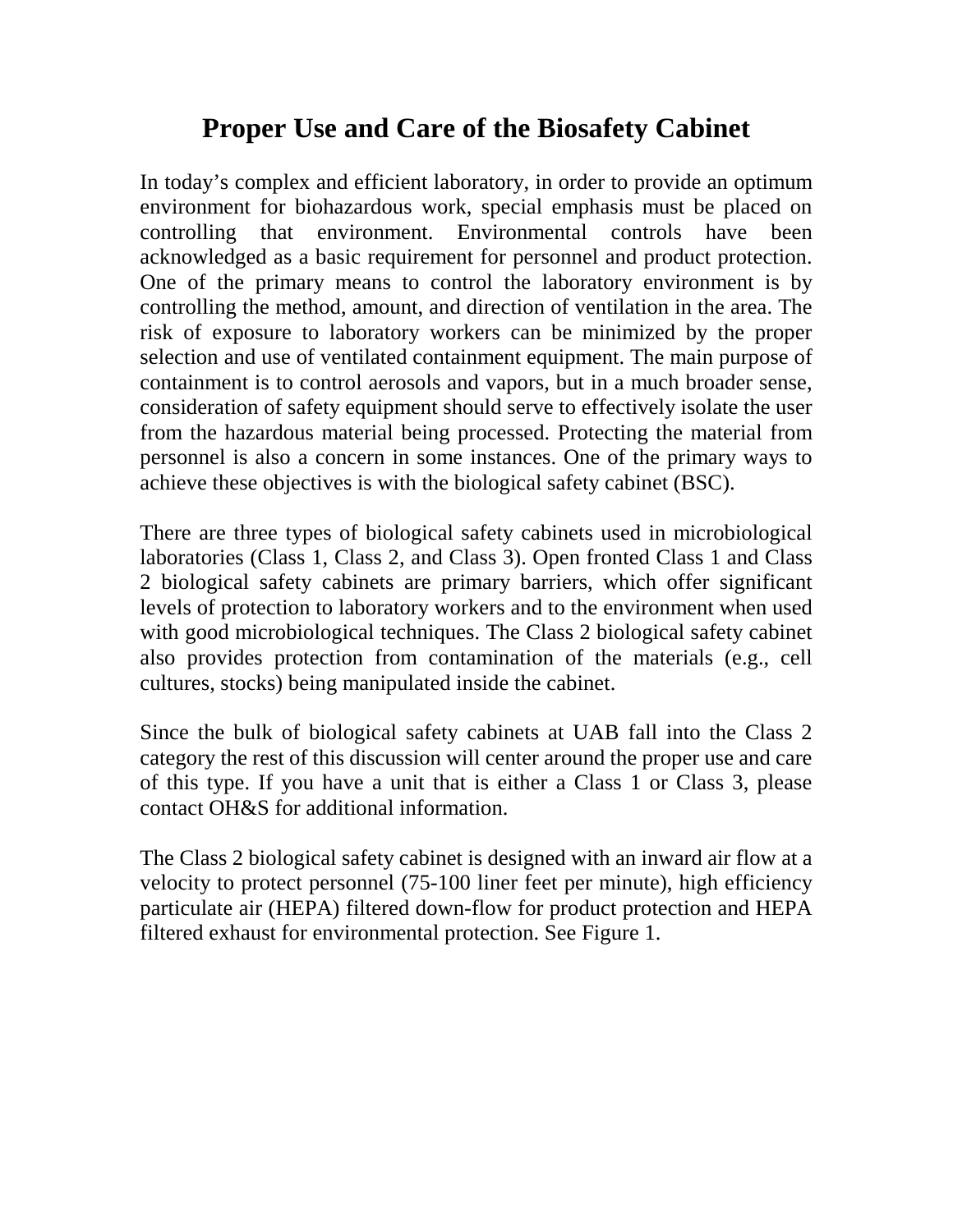

Fig.1

Design, construction, and performance standards for Class 2 BSCs, as well as a list of products that meet these standards, have been developed by and are available from the National Sanitation Foundation, Ann Arbor, Michigan. Utilization of this standard and list should be the first step in selection and procurement of a Class 2 BSC.

Class 2 BSCs are classified into two types (A and B) based on construction, airflow dynamics, and exhaust systems. Basically, Type A cabinets are suitable for work in the absence of volatile or toxic chemicals and radionuclides, since air is recirculated within the cabinet and is configured so that exhaust air returns into the laboratory space. Type B BSCs are ducted to the outdoors by means of a duct system and consequently can be approved for use with certain volatile or toxic chemicals and radionuclides.

HEPA filters are the heart of the BSC. The US Army developed this special type of filtration shortly after World War 2. It was originally developed to provide protection of troops when engaged with lethal or incapacitating gas. What was found was that the filter was useless against gas but was incredibly efficient at particulate filtration. The Army then quantified the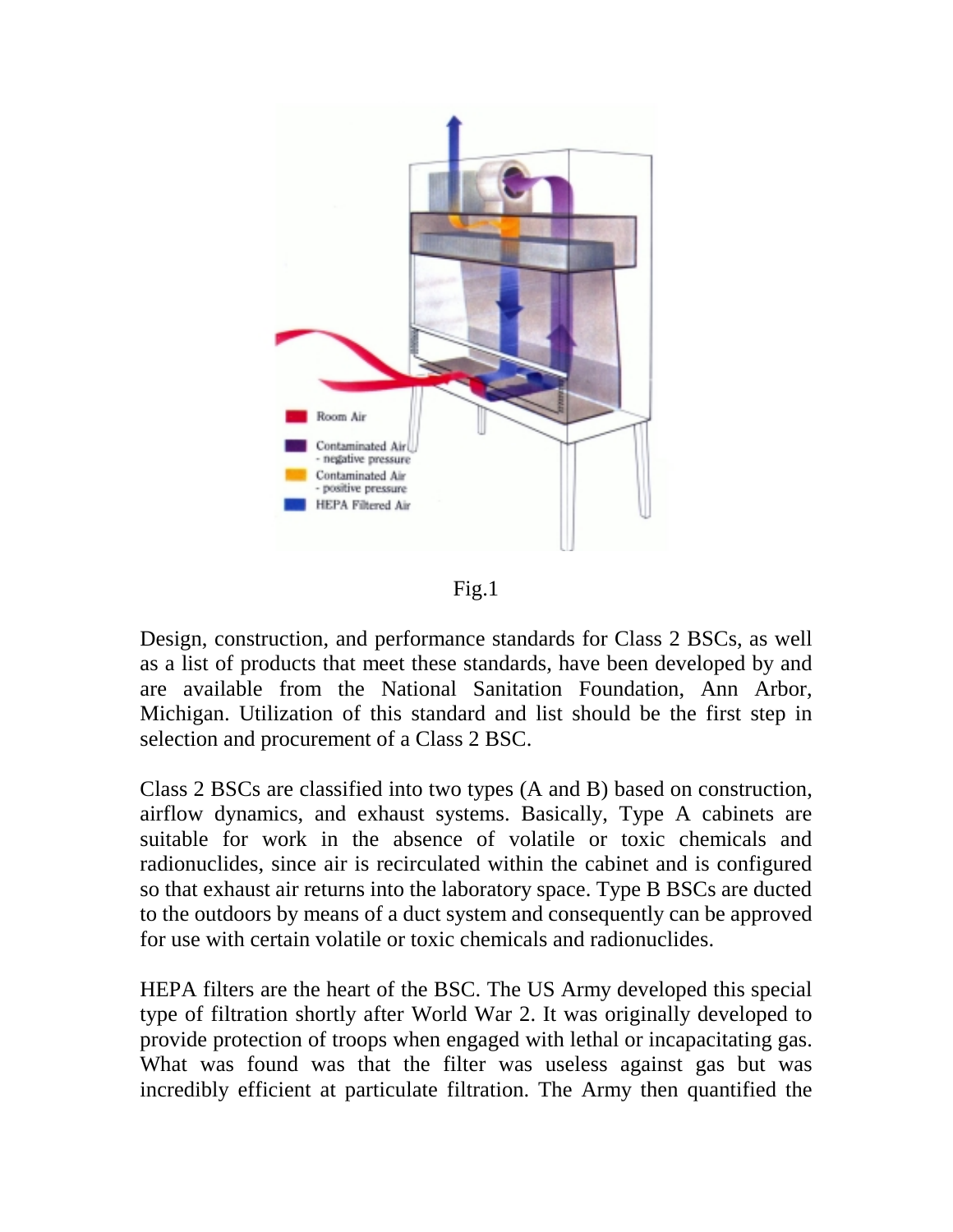efficiency to be 99.97-99.99% efficient at 0.3 micrometers  $(0.3 \mu m)$  is considered to be the most difficult size to filter). Care should be taken when cleaning the BSC to avoid wetting the HEPAs with disinfecting agents.

Class 2 BSCs must be tested and certified *in situ* at the time of installation within the laboratory, at any time the BSC is moved, and at least annually thereafter. Certification at locations other than the final site may attest to the performance capability of the individual cabinet or model but does not supersede the critical certification prior to use in the laboratory.

As with any other piece of laboratory equipment, personnel must be trained in the proper use of the BSC. Of particular note are activities that may disrupt the inward directional airflow. Care must be taken to avoid blocking the front intake grills with paper and supplies. It is crucial that this area be unobstructed. Repeated insertion and withdrawal of the worker's arms into and out of the work chamber, opening and closing doors to the laboratory or isolation cubicle, improper placement or operation of materials or equipment within the work chamber, or brisk walking past the BSC while it is in use have been demonstrated to cause the escape of aerosolized particles from within the cabinet. Airflow from fans, room air supply louvers and other air moving devices can disrupt the airflow pattern at the face of the cabinet. Strict adherence to recommended practices for the use of BSCs and their proper placement in the laboratory are as important in attaining the maximum containment capability of the equipment as is the mechanical performance of the equipment itself.

From time to time it may become necessary to decontaminate the BSC. Decontamination involves the use of paraformaldehyde gas. Paraformaldehyde is a hazardous substance and should only be used by trained personnel wearing proper respiratory protection. The Department of Occupational Health and Safety's certification team has extensive experience in using this material and have been properly fit tested for respirator use. Some of the circumstances that require paraformaldehyde decontamination includes: necessary repairs that involve removing potentially contaminated sections of the equipment, moving the equipment from one location to another, and if the cabinet is suspected of contaminating work when all other sources have been eliminated.

The following are tips and techniques that will make your use of the BSC more efficient and safe.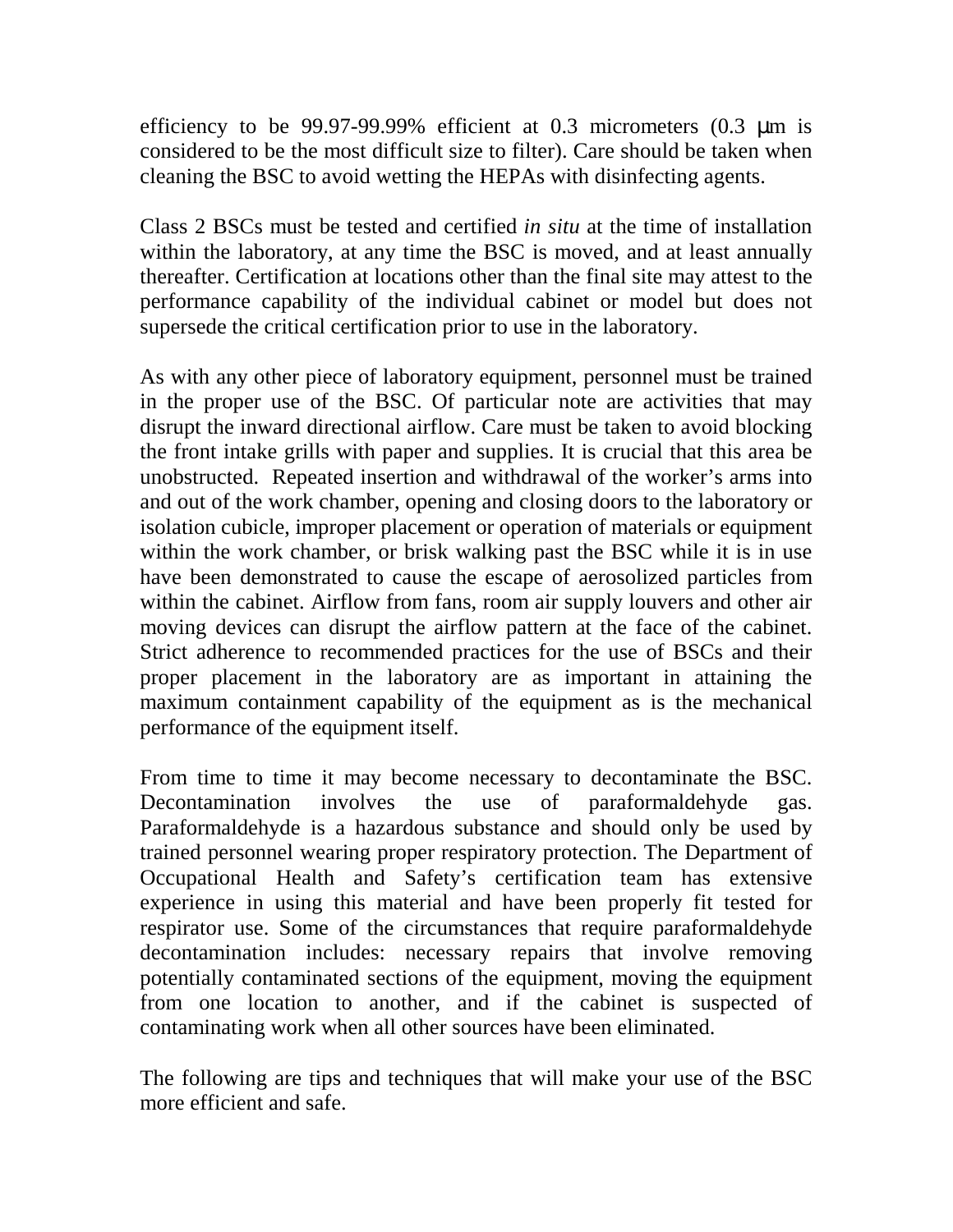## **Operating Instructions (in order):**

- Start the unit allowing it to operate for 5 minutes
- Wipe the unit down with a suitable disinfectant if you use alcohol verify that no open flames are nearby).
- Place supplies in cabinet to avoid arm movements in and out of the cabinet, plan your work and place all the supplies you will need for that particular experiment in the cabinet, making sure not to over crowd the work area.
- Use proper work techniques work clean side to dirty side.
- Do not use open flames in the BSC. They create turbulence that disrupts the pattern of air supplied to the work surface. Use disposable sterile loops when possible. If absolutely necessary, small electric "furnaces" for decontaminating bacteriological loops and needles, or touch-plate microburners equipped with a pilot light providing a flame on demand may be used.
- After the work is complete allow the unit to purge for 5 minutes then wipe down again with suitable disinfectant- it is especially important that you turn off microburners or "furnaces" before this disinfection process.
- Shut the unit down.

## **Techniques to avoid contamination of yourself and your work:**

- Always wear personnel protective equipment such as gloves and lab coat.
- Place materials in BSC before work starts.
- Work on center line of the work surface this imaginary line is where the laminar down flow of air separates and is theoretically the best area to minimize contamination.
- If necessary use slow and deliberate motions into and out of the BSC.
- Keep front grills clear of any obstructions.

## **Points to consider:**

• Adjust seat height so that the bottom edge of the sash is level with your underarms.